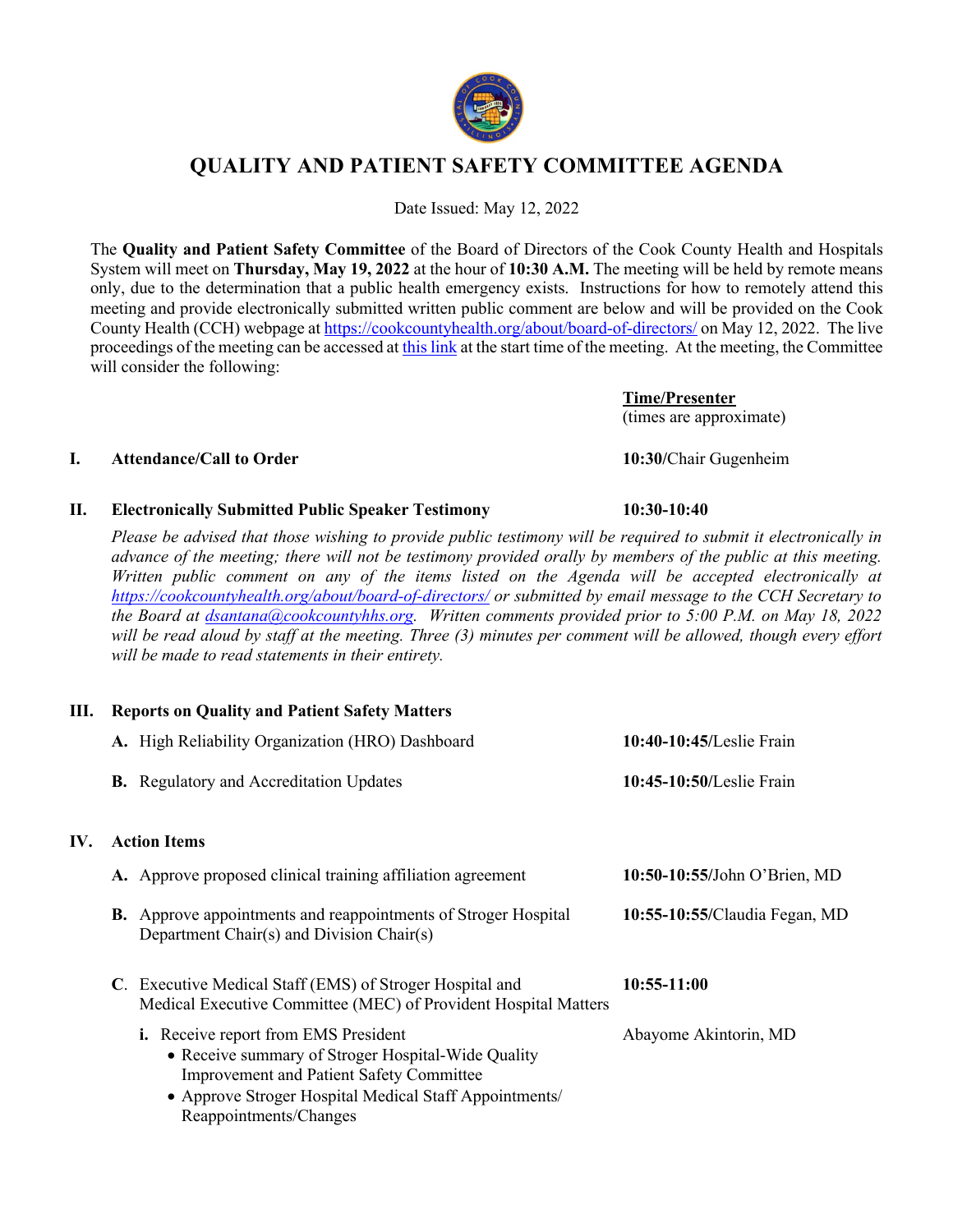### **IV. Action Items (continued)**

|    | ii. Receive report from MEC President<br>• Receive summary of Provident Hospital Quality and<br>Performance Improvement Committee<br>• Approve Provident Hospital Medical Staff Appointments/<br>Reappointments/Changes | Marlon Kirby, MD            |
|----|-------------------------------------------------------------------------------------------------------------------------------------------------------------------------------------------------------------------------|-----------------------------|
|    | <b>D.</b> Minutes of the Quality and Patient Safety Committee Meeting,<br>April 21, 2022                                                                                                                                | 11:00-11:00/Chair Gugenheim |
|    | E. Any items listed under Sections IV and V                                                                                                                                                                             |                             |
| V. | <b>Closed Meeting Items</b>                                                                                                                                                                                             | 11:00-11:25                 |
|    | A. Stroger Hospital and Provident Hospital Medical Staff<br>Appointments/Re-appointments/Changes                                                                                                                        |                             |
|    | <b>B.</b> Claims, Litigation and Quality and Patient Safety Matters                                                                                                                                                     |                             |
|    | C. Matters protected under the federal Patient Safety and Quality                                                                                                                                                       |                             |
|    |                                                                                                                                                                                                                         |                             |

- Improvement Act of 2005 and the Health Insurance Portability and Accountability Act of 1996
- **D.** Quarterly Quality and Patient Safety Reports

### Closed Meeting

Motion to recess the open meeting and convene into a closed meeting, pursuant to the following exceptions to the Open Meetings Act:

**5 ILCS 120/2(c)(1),** regarding "the appointment, employment, compensation, discipline, performance, or dismissal of specific employees of the public body or legal counsel for the public body, including hearing testimony on a complaint lodged against an employee of the public body or against legal counsel for the public body to determine its validity,"

**5 ILCS 120/2(c)(11)**, regarding "litigation, when an action against, affecting or on behalf of the particular body has been filed and is pending before a court or administrative tribunal, or when the public body finds that an action is probable or imminent, in which case the basis for the finding shall be recorded and entered into the minutes of the closed meeting,"

**5 ILCS 120/2(c)(12)**, regarding "the establishment of reserves or settlement of claims as provided in the Local Governmental and Governmental Employees Tort Immunity Act, if otherwise the disposition of a claim or potential claim might be prejudiced, or the review or discussion of claims, loss or risk management information, records, data, advice or communications from or with respect to any insurer of the public body or any intergovernmental risk management association or self insurance pool of which the public body is a member," and

**5 ILCS 120/2(c)(17)**, regarding "the recruitment, credentialing, discipline or formal peer review of physicians or other health care professionals, or for the discussion of matters protected under the federal Patient Safety and Quality Improvement Act of 2005, and the regulations promulgated thereunder, including 42 C.F.R. Part 3 (73 FR 70732), or the federal Health Insurance Portability and Accountability Act of 1996, and the regulations promulgated thereunder, including 45 C.F.R. Parts 160, 162, and 164, by a hospital, or other institution providing medical care, that is operated by the public body."